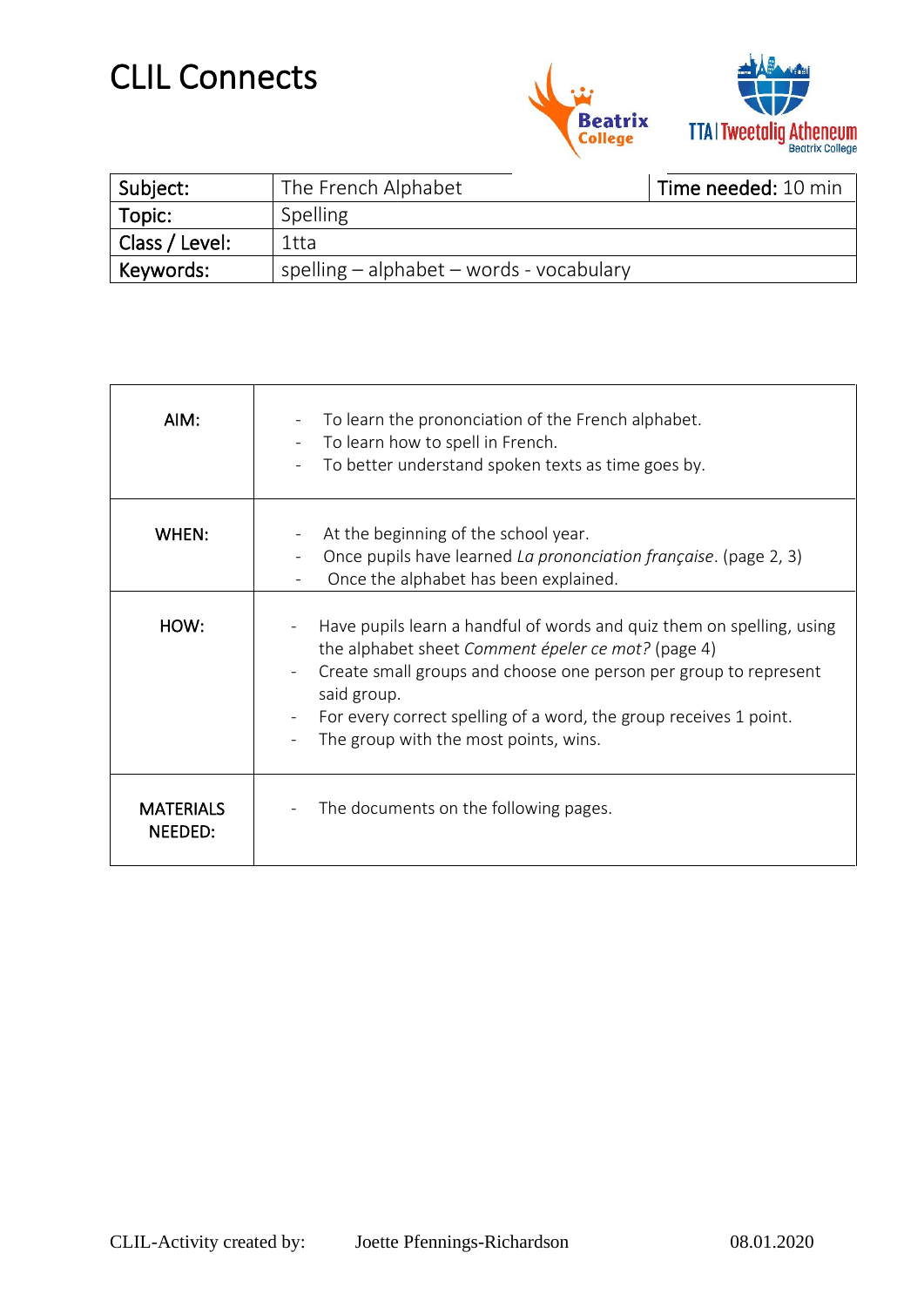## *ex. cadeau, cœur, cubain*

- **c [s]** <sup>→</sup> **na: e, i, y**  *ex. ce, cible, cybercafé*
- **ç [s]** → **cédille** *ex. ça va, leçon*

• **c [k]** <sup>→</sup> **na: a, o, u**

- **ch [sh]**  *ex. champagne, chien*
- **e [euh]** → **aan het eind van een woord** *ex. je, me, te, regarde*
- **è [eh]** → **accent grave** *ex. frère*
- **é, ai [ee]** → **accent aigu** ex. **é**coute, **é**lev**é,** m**ai**s, vr**ai**
- **ê [eh]** → **accent circonflexe**  *ex. vêtement, fenêtre*
- **s [z]** → **als een klinker of stomme h volgt**  *ex. nous avons [noezavon]*

## **La Prononciation Française**

 **meestal niet uitgesproken**

• **de laatste s-t-e-r van een woord wordt** 

*ex. nous, croissant, habite, regarder*

CLIL-Activity created by: Joette Pfennings-Richardson 08.01.2020

11 1

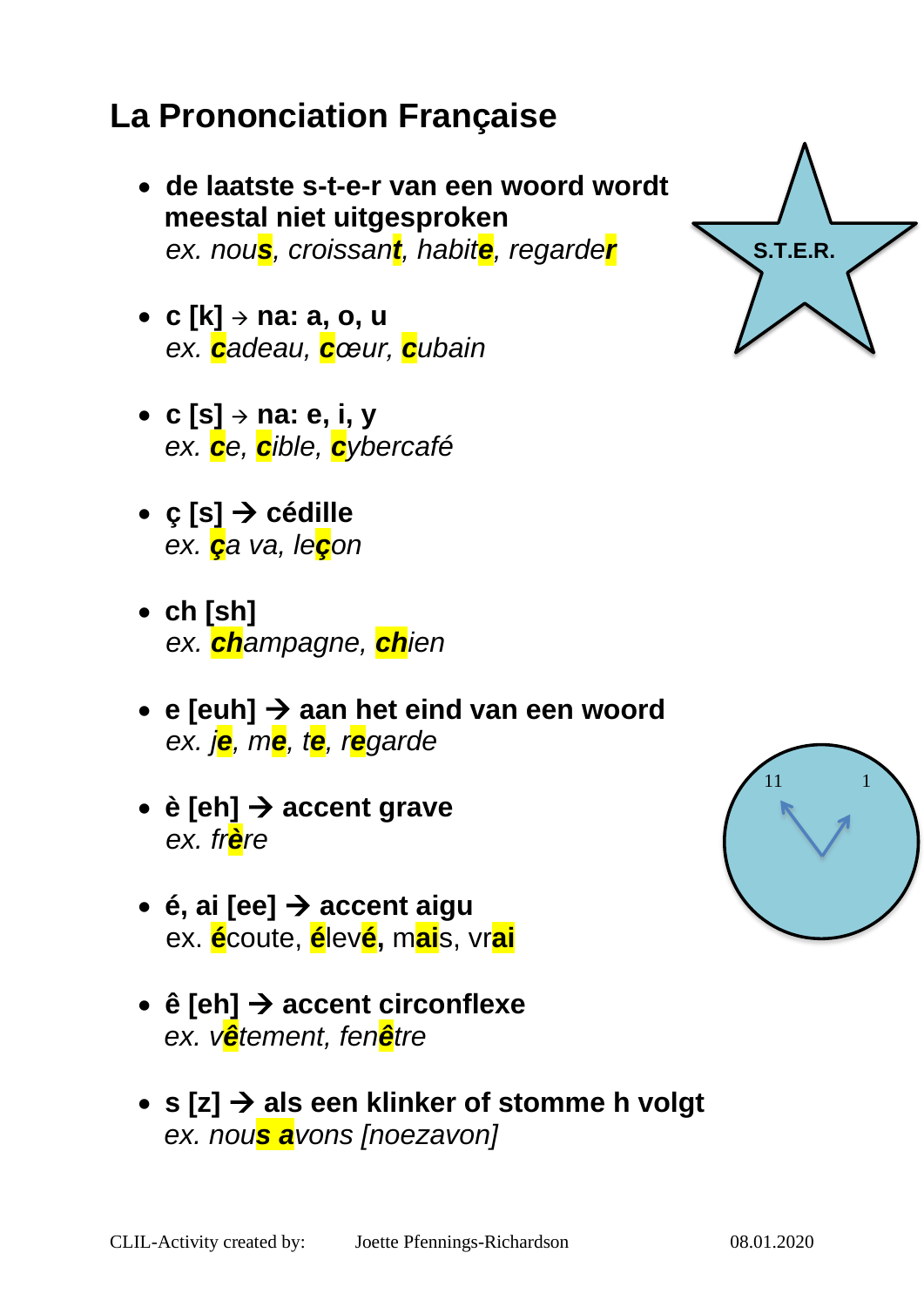- **eau, au [o]**  *ex. tableau, restaurant*
- **ou [oe]**  *ex. chouchou*
- **g [g]** → **harde g** (gevolgd door een a, o, u)  *ex. gare, baguette*
- **g [zj]** → **zachte g** (gevolgd door een e, i)  *ex. giraffe, neige*
- **in [ehñ]** → **als een medeklinker volgt**  *ex. intéressant*
- **in [ien]** → **als een klinker volgt**  *ex. inexpérience*
- **oi [wa]**   *ex. moi, voiture*